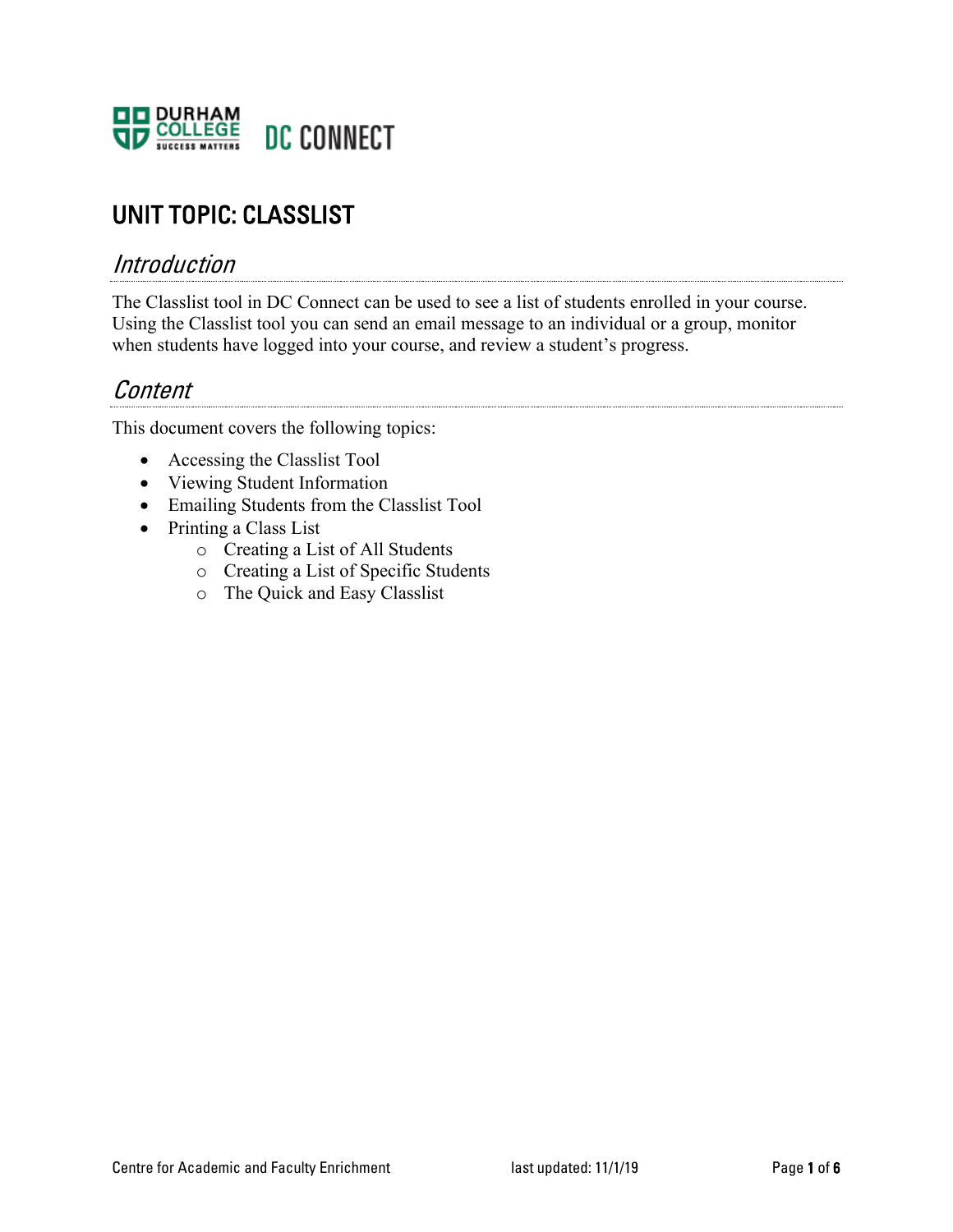# Accessing the Classlist Tool



# Viewing Student Information

Some student information is available right on the Classlist page. This includes:

|              | Students' DC Connect<br>profile pictures |                       | Indication that a student is<br>currently logged in to DC<br>Connect |                       |                | The last time each student<br>accessed your course |                       |
|--------------|------------------------------------------|-----------------------|----------------------------------------------------------------------|-----------------------|----------------|----------------------------------------------------|-----------------------|
| $\sum$ Email | e<br>Print                               |                       |                                                                      |                       |                |                                                    |                       |
| $\bigcirc$   | Image                                    | Last Name, First Name |                                                                      | Username              | Org Defined ID | $Role \triangleq$                                  | Last Accessed         |
| ◯            | P                                        | Clayton, Brett $\sim$ |                                                                      | brett.clayton         | 100345678      | Instructor                                         | May 24, 2018 10:45 AM |
| $\bigcirc$   | P<br>$\overline{(\cdot)}$                | Student1, Test $\vee$ |                                                                      | test.student1         | 100398765      | Student                                            | Jun 14, 2018 10:06 AM |
| $\bigcirc$   | P                                        | Student2, Test ↓      |                                                                      | test.student2         | t2             | Student                                            |                       |
| $\bigcirc$   | P                                        | Student3, Test $\sim$ |                                                                      | test.student3         | t3             | Student                                            |                       |
| $\bigcirc$   | P                                        | Student4. Test $\sim$ |                                                                      | test.student4         | t4             | Student                                            |                       |
|              | 20 per page<br>$\checkmark$              |                       |                                                                      |                       |                |                                                    |                       |
|              | Students' names.                         |                       |                                                                      | Students' Banner IDs. |                |                                                    |                       |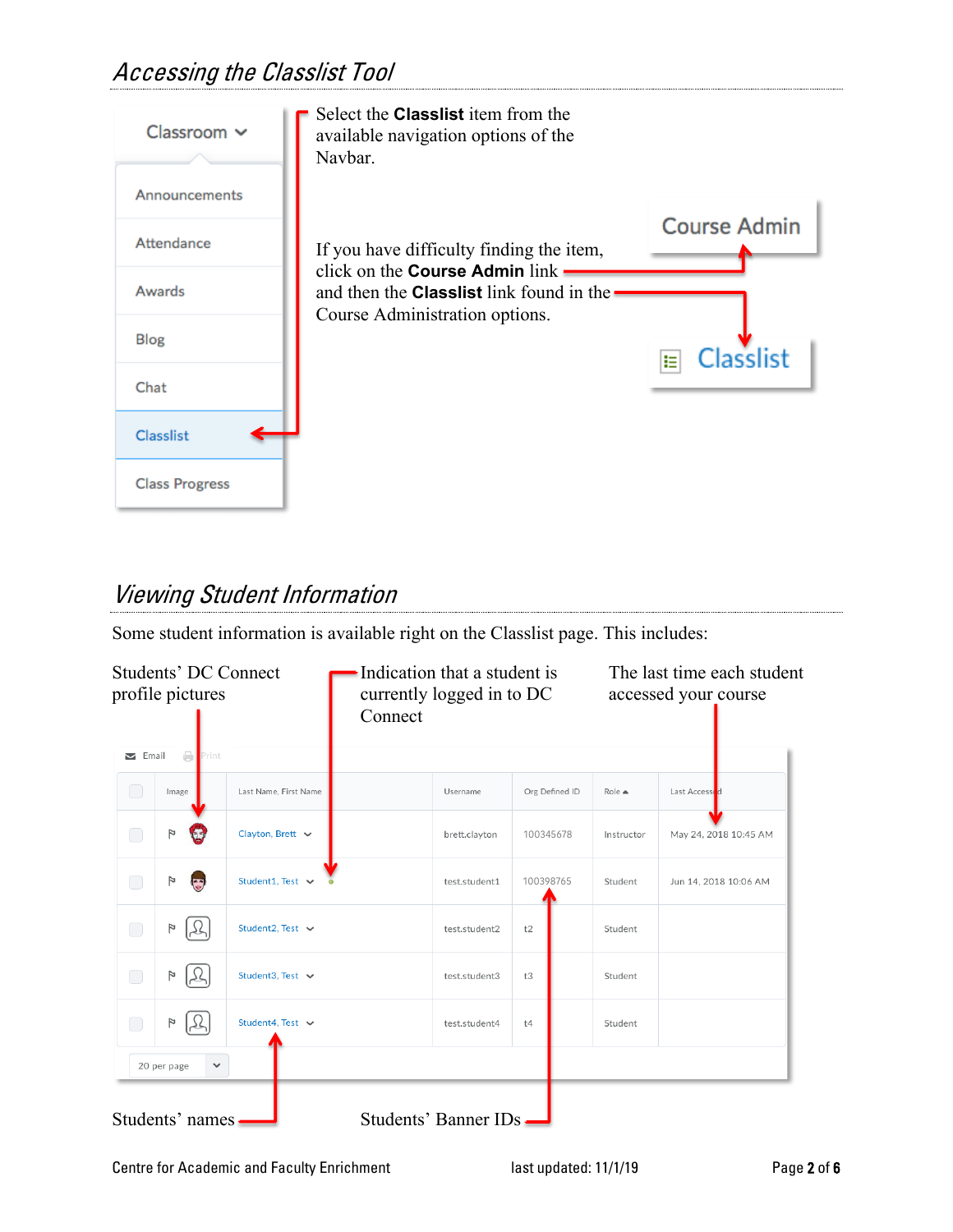This list of students can be reordered on any of the above columns (except Image) by clicking on the respective column heading.

If you want to be able to see all of the students at once, you can adjust the **per page** box, found at the bottom of the class list table, to **200**.

**NOTE:** The student view of the **Classlist** tool is quite a bit different. Students will not be able to view each other's Banner IDs or access times.



Additional information may be accessed using the pull-down Actions menu beside each student's name.

**View progress** takes you to page titled Progress Summary, used to show each student's progress; this is a complex feature with a great amount of depth to it. If you would like to learn more, please contact CAFE staff in SW101 of the Gordon Willey building.

**View group enrollments for** allows you to see all of the groups that a specific student is enrolled in.

**View blog** allows you to see a student's blog, if the student has used this feature.

# Emailing Students from the Classlist Tool

The Classlist tool provides quick and functional ways to contact your students.

When viewing the list, you can click on a student's name and this will open a window to write an email to that individual student.

To write an email to a group of students, you can check the box to the left of their names and click  $$ the **Email** icon to email all of the checked students.

| Email | <b>晶</b> Print    |                                 |
|-------|-------------------|---------------------------------|
|       | Image             | Last Name, First Name           |
|       | $\overline{r}$    | Clayton, Brett $\sim$           |
|       | $\mathbb F$<br>t. | Student1, Test $\vee$ $\bullet$ |
|       | $\mathbb{F}$      | Student2, Test $\vee$           |
| e e   | $\mathbb F$       | Student3, Test $\sim$           |
|       | Þ                 | Student4, Test v                |
|       | 20 per page       |                                 |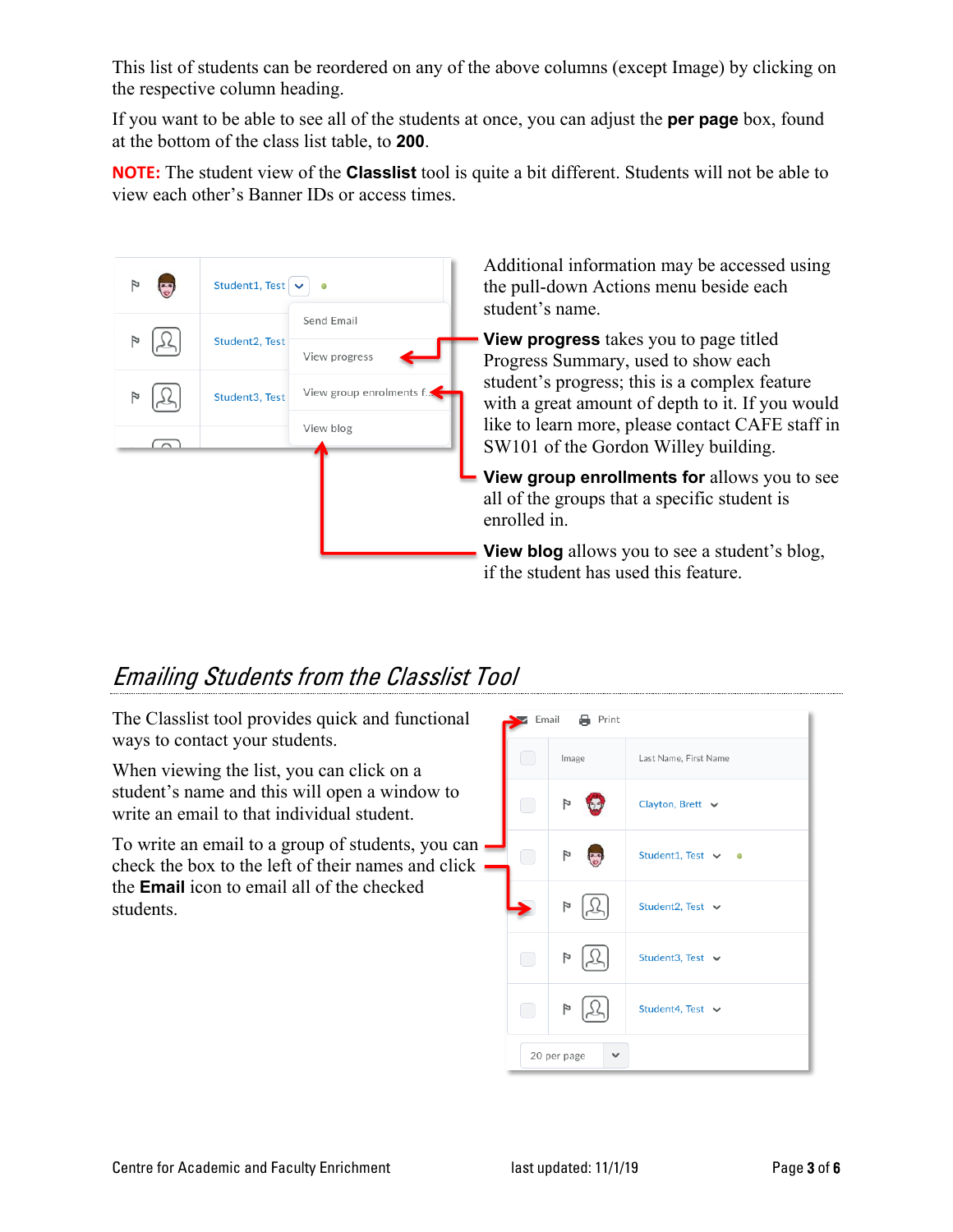

To write an email to your *entire* class, click the **Email Classlist** button at the top of the **Classlist** page.

Scroll to the bottom of the **Email Classlist** page and click the **Send Email** button.



**NOTE:** When composing email to multiple students (or the entire class) the student email addresses are automatically input into the BCC: field. Further explanation of the **Email** tool can be found in the **Email Tool** handout available on the CAFE website.

## Printing a Class List

There are a few ways to print a neat class list using the Classlist tool in DC Connect. This may be useful for taking attendance in class, among other possibilities.

### Creating a List of All Students



Click the **Print** button at the bottom of the subsequent page to open a new browser window with your list for printing.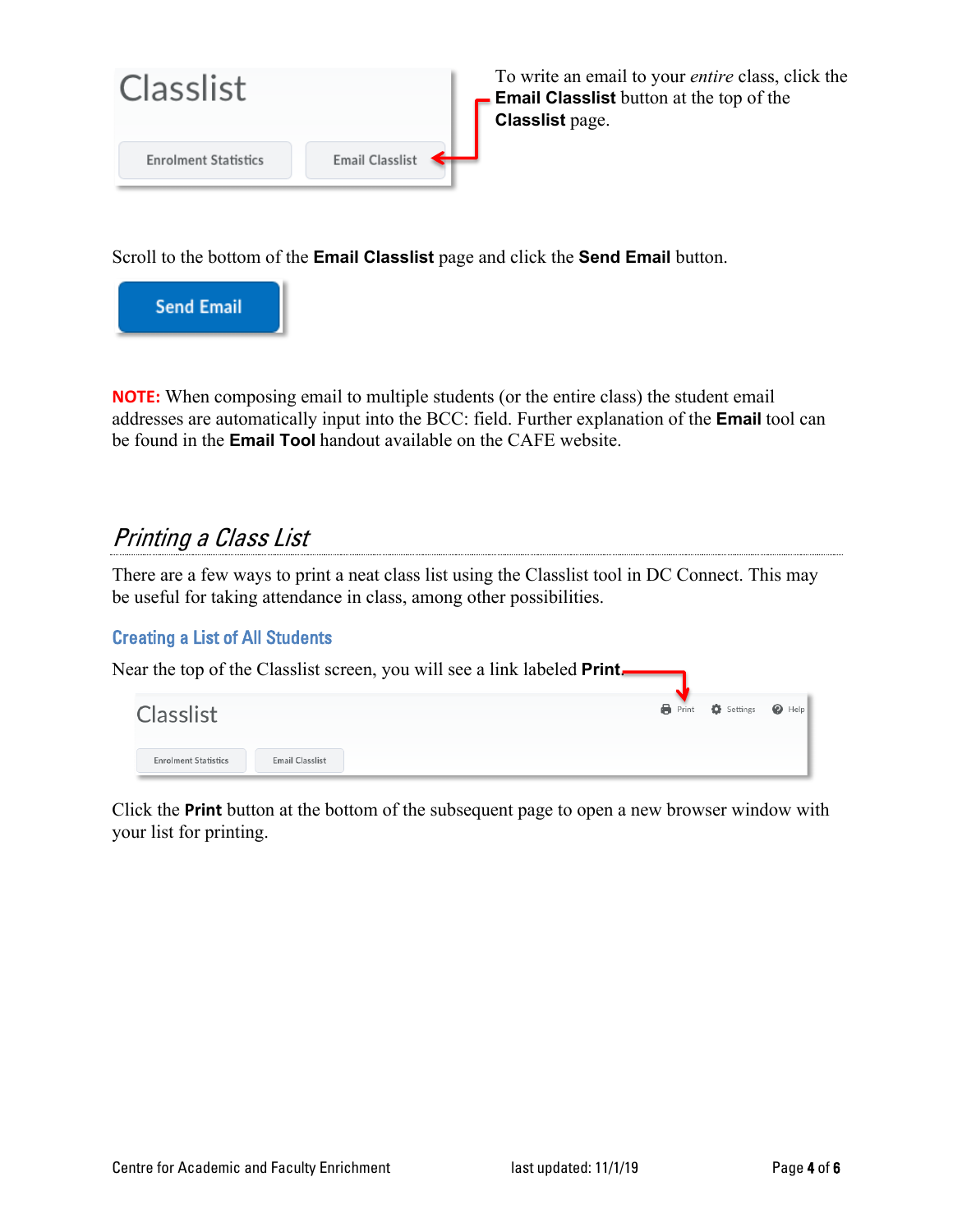### Creating a List of Specific Students

There is also a link labeled **Print** at the top of the list of students. This can be used to print a list with specific students on it.

To do this, you can check the boxes to the left of their names, and then click the **Print** link immediately above the list.

To check *all* of the students on this list, you can click on the checkbox in the top left or bottom left corner next to the **Email** icon.

When the **Print** link is clicked, it will open a new window with your list for printing.

| Print<br>$\sum$ Email<br>a |       |                       |  |  |  |
|----------------------------|-------|-----------------------|--|--|--|
|                            | Image | Last Name, First Name |  |  |  |
|                            | Þ     | Clayton, Brett $\sim$ |  |  |  |
|                            | P     | Student1, Test v      |  |  |  |
|                            | Þ     | Student2, Test $\vee$ |  |  |  |

Once the new window has opened with your list ready to be printed, you can just click the blue **Print** button and this will attempt to print the list.

**NOTE:** The class list that is printed using this tool will have students' Banner IDs and their last DC Connect access time on it. This may be unsuitable for sharing with students.